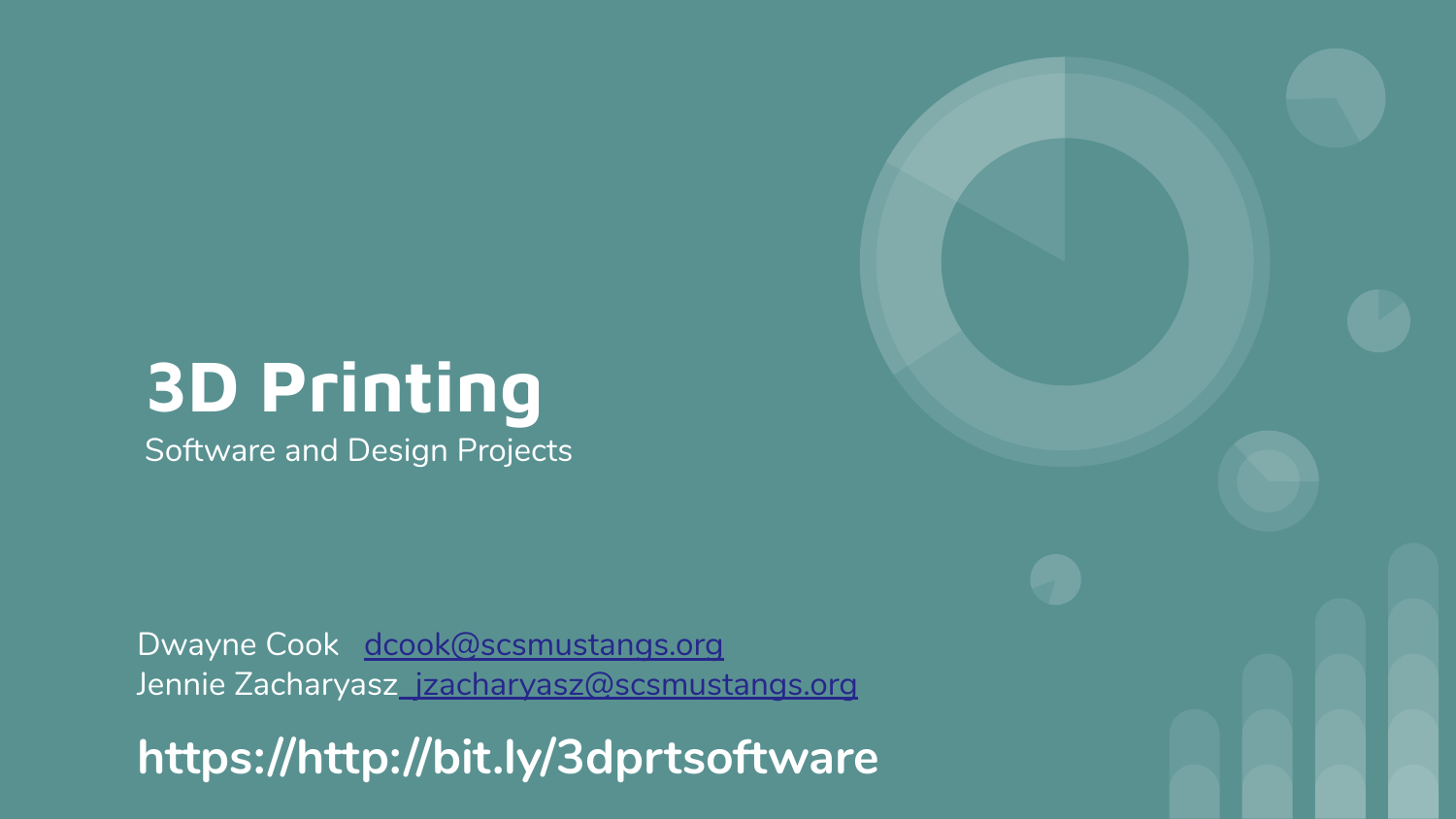## **3D Printing**

#### [How it's Made](https://www.youtube.com/watch?v=f4RGU2jXQiE)

#### [The Ultimate Beginner's Guide to 3D Printing](https://www.youtube.com/watch?v=f4RGU2jXQiE)

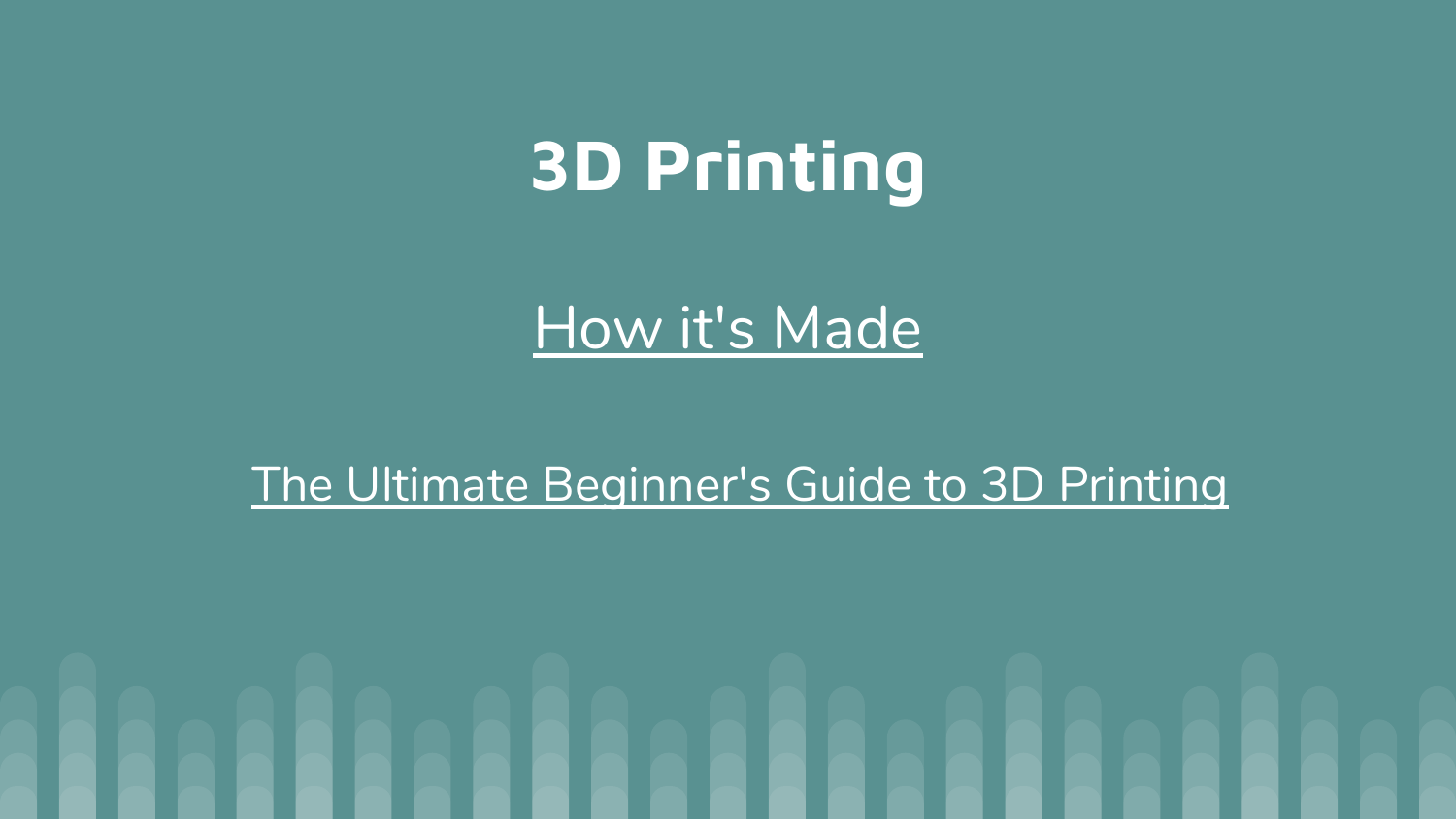# **What can be 3D Printing**



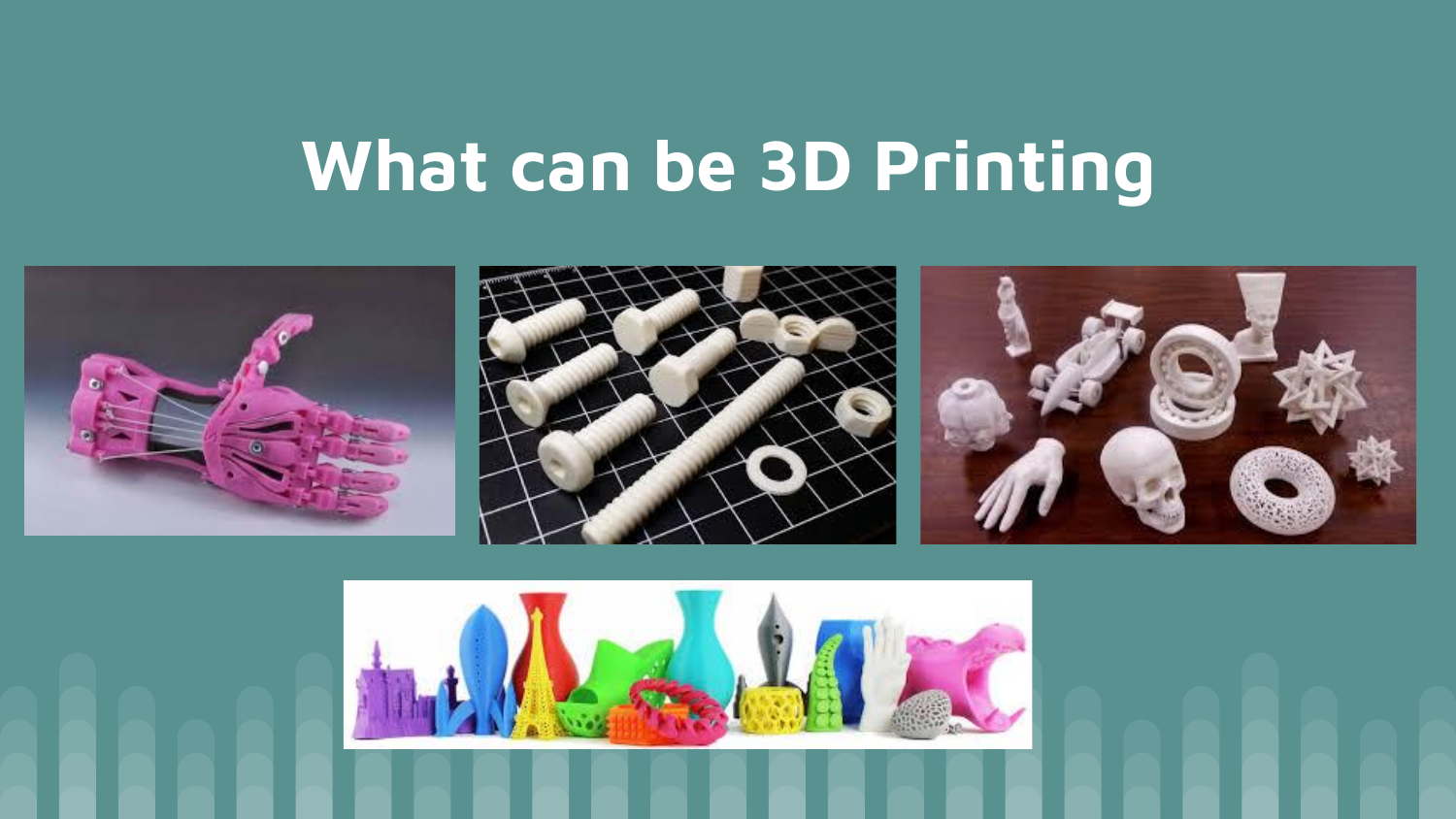# **Types of 3D Printers**

- 1. [Fused deposition Modeling \(FDM\)](http://3dinsider.com/3d-printer-types/#fdm)
- 2. [Stereolithography \(SLA\)](http://3dinsider.com/3d-printer-types/#sla)
- 3. [Digital Light Processing \(DLP\)](http://3dinsider.com/3d-printer-types/#dlp)
- 4. [Selective Laser Sintering \(SLS\)](http://3dinsider.com/3d-printer-types/#sls)
- 5. [Selective Laser Melting \(SLM\)](http://3dinsider.com/3d-printer-types/#slm)
- 6. [Electronic Beam Melting \(EBM\)](http://3dinsider.com/3d-printer-types/#ebm)
- 7. [Laminated Object Manufacturing \(LOM\)](http://3dinsider.com/3d-printer-types/#lom)
- 8. [Binder Jetting \(BJ\)](http://3dinsider.com/3d-printer-types/#bj)
- 9. [Material Jetting \(MJ\)](http://3dinsider.com/3d-printer-types/#mj)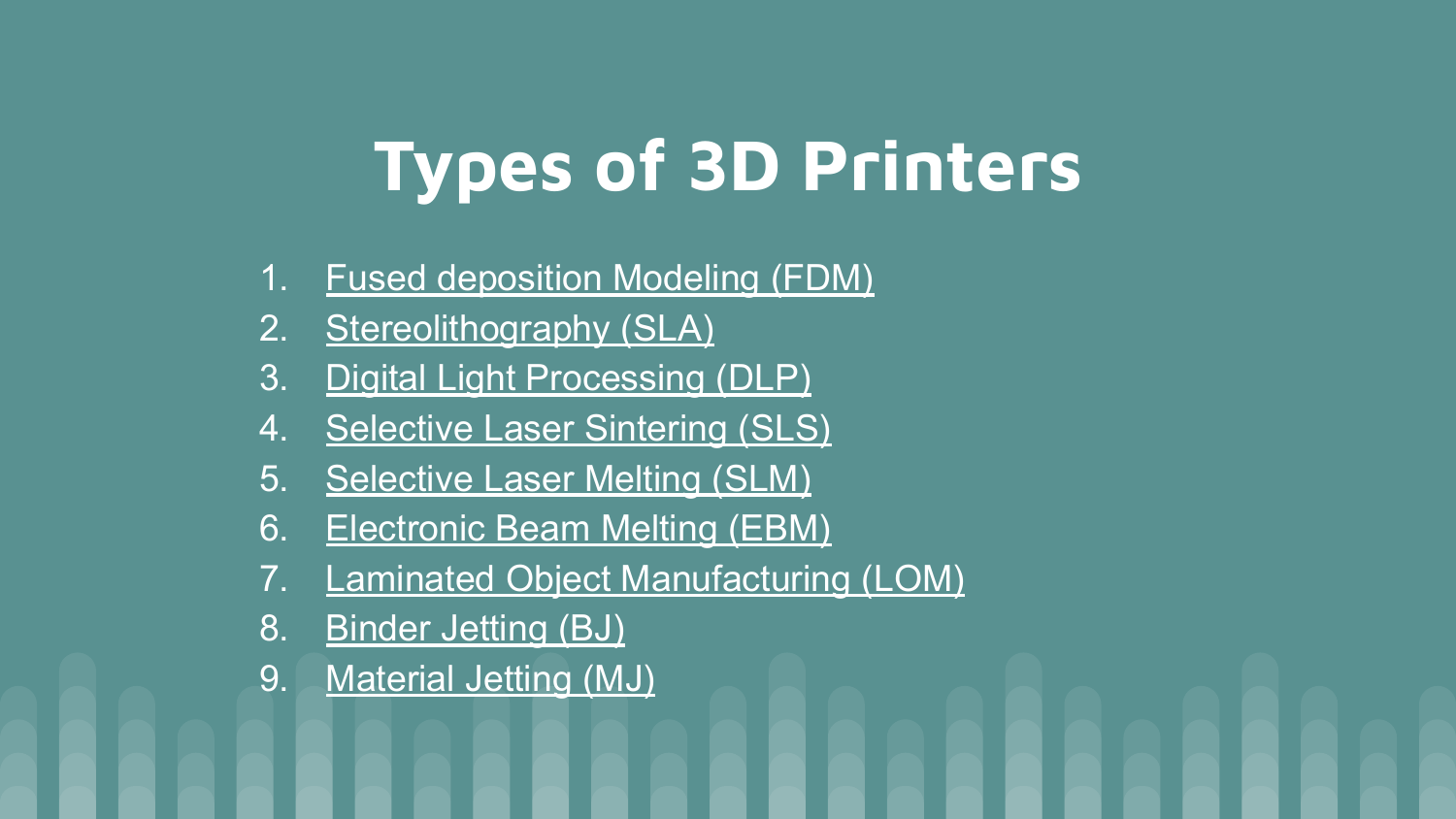### **3D Printing Process**

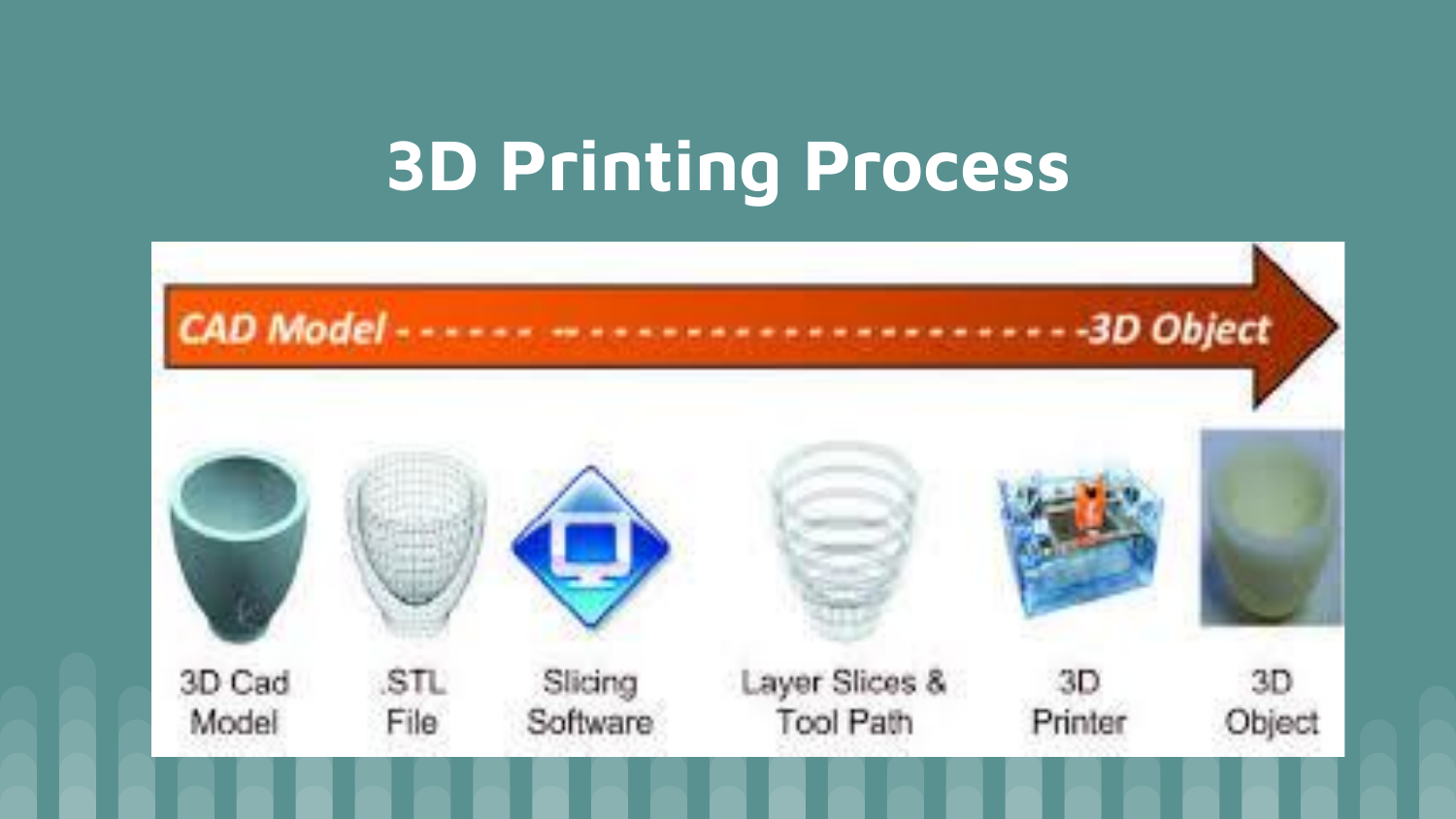# **How 3D FDM Printing Works**



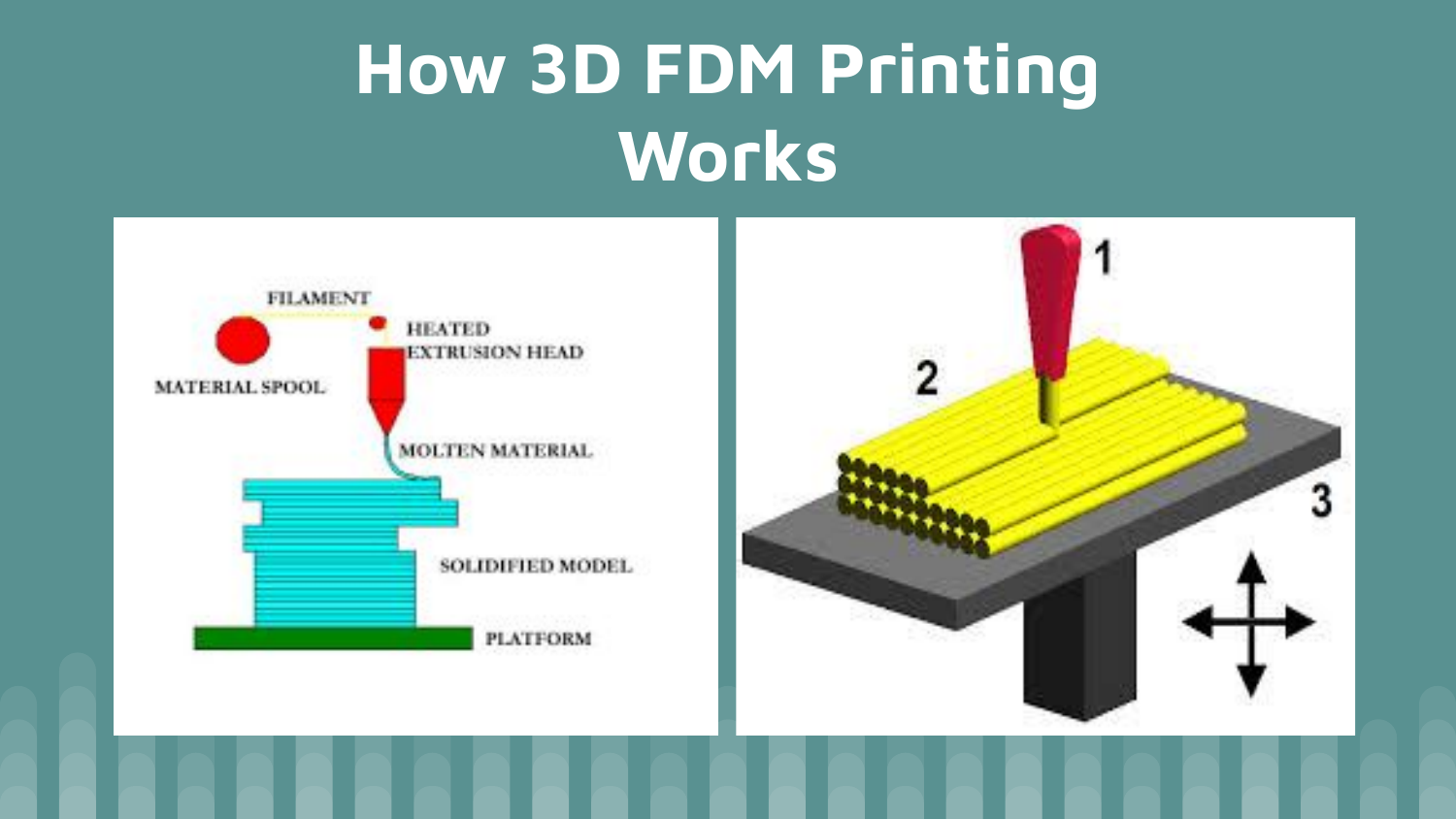### **Printers**





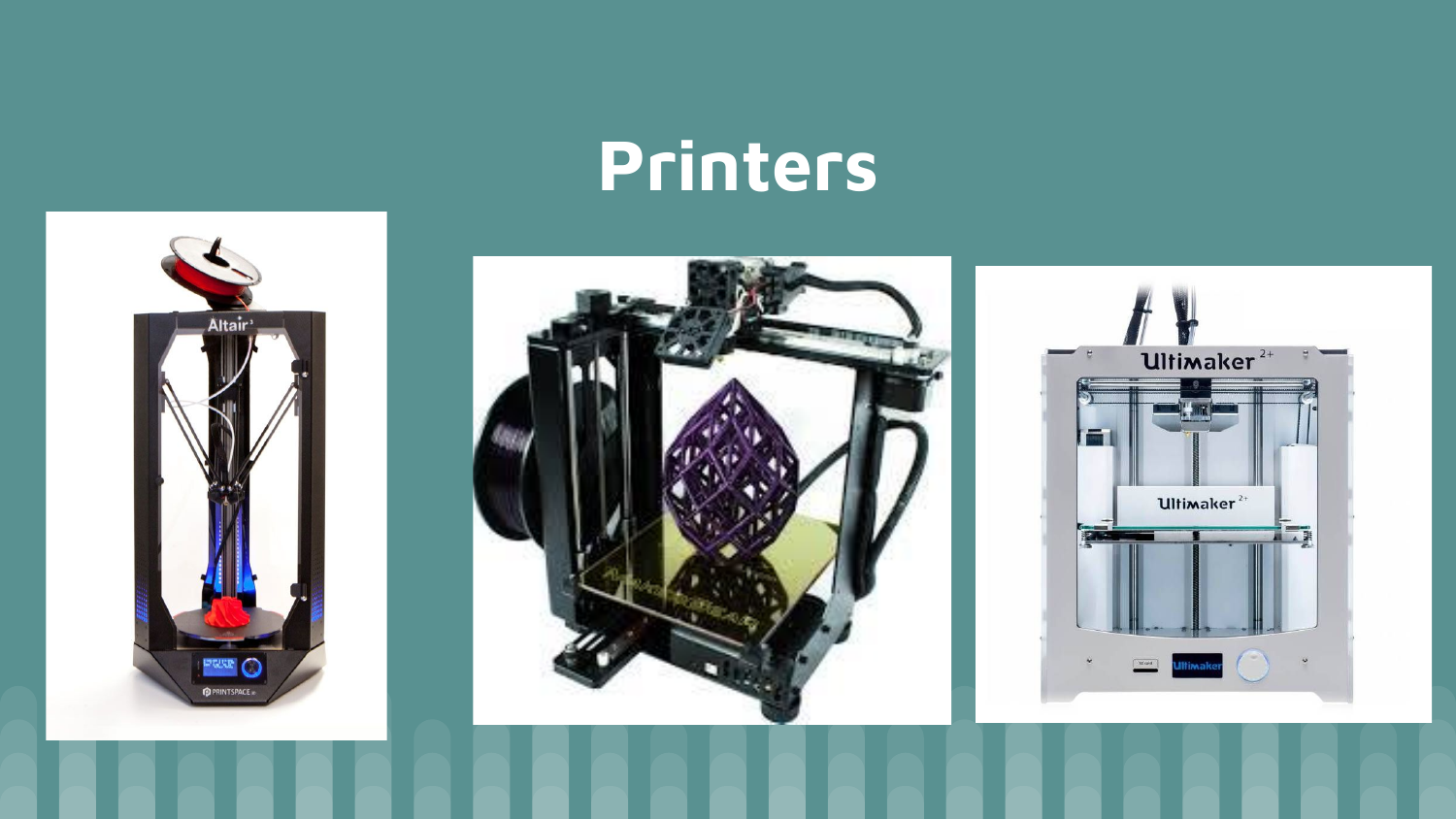### **Implementation**



#### [Thinkiverse](https://www.thingiverse.com/) [MyMiniFactory](https://www.myminifactory.com/)



#### Allow time to test and play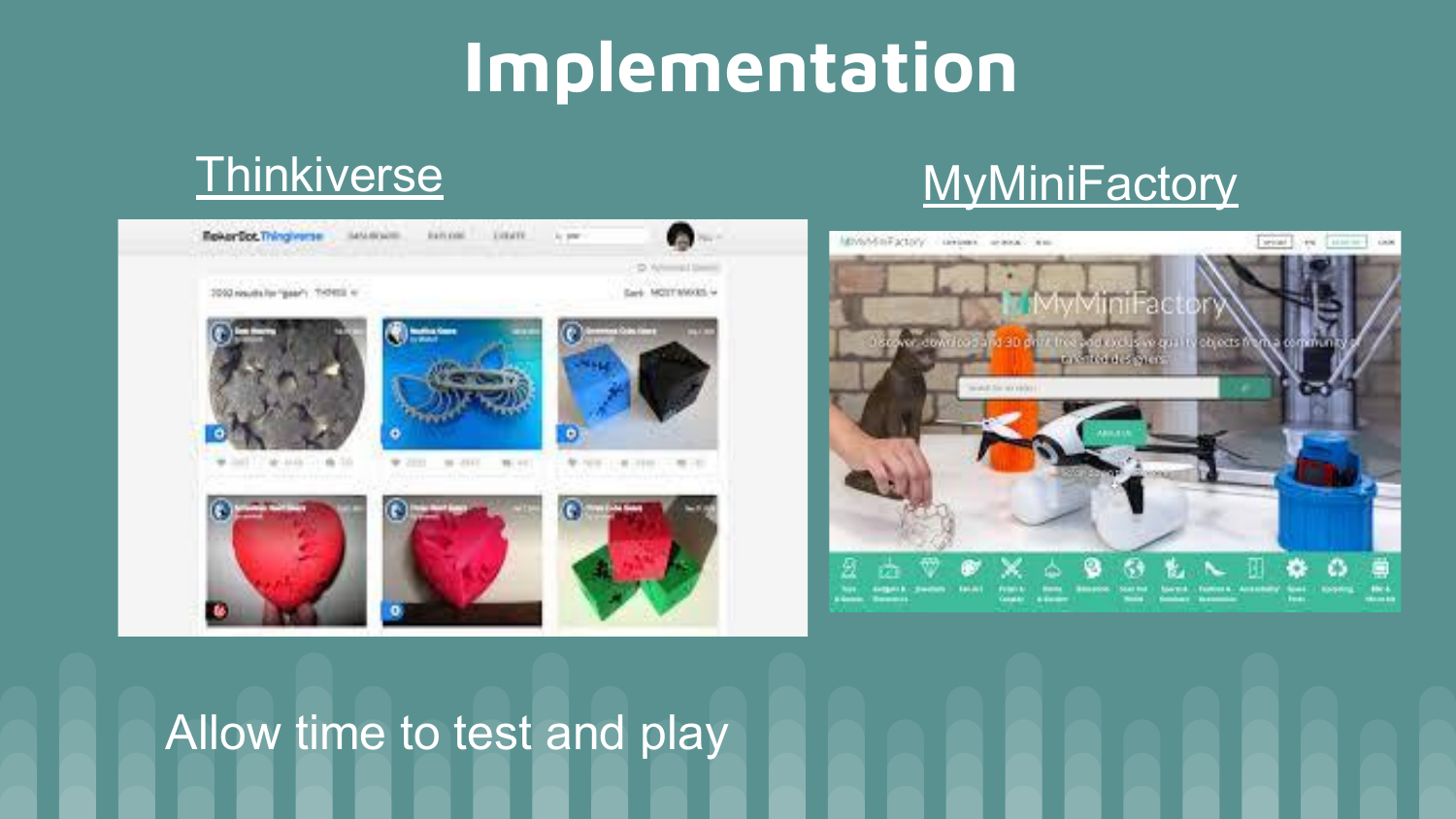# **Slicing Software**

#### [Simplify 3D](https://www.simplify3d.com/)





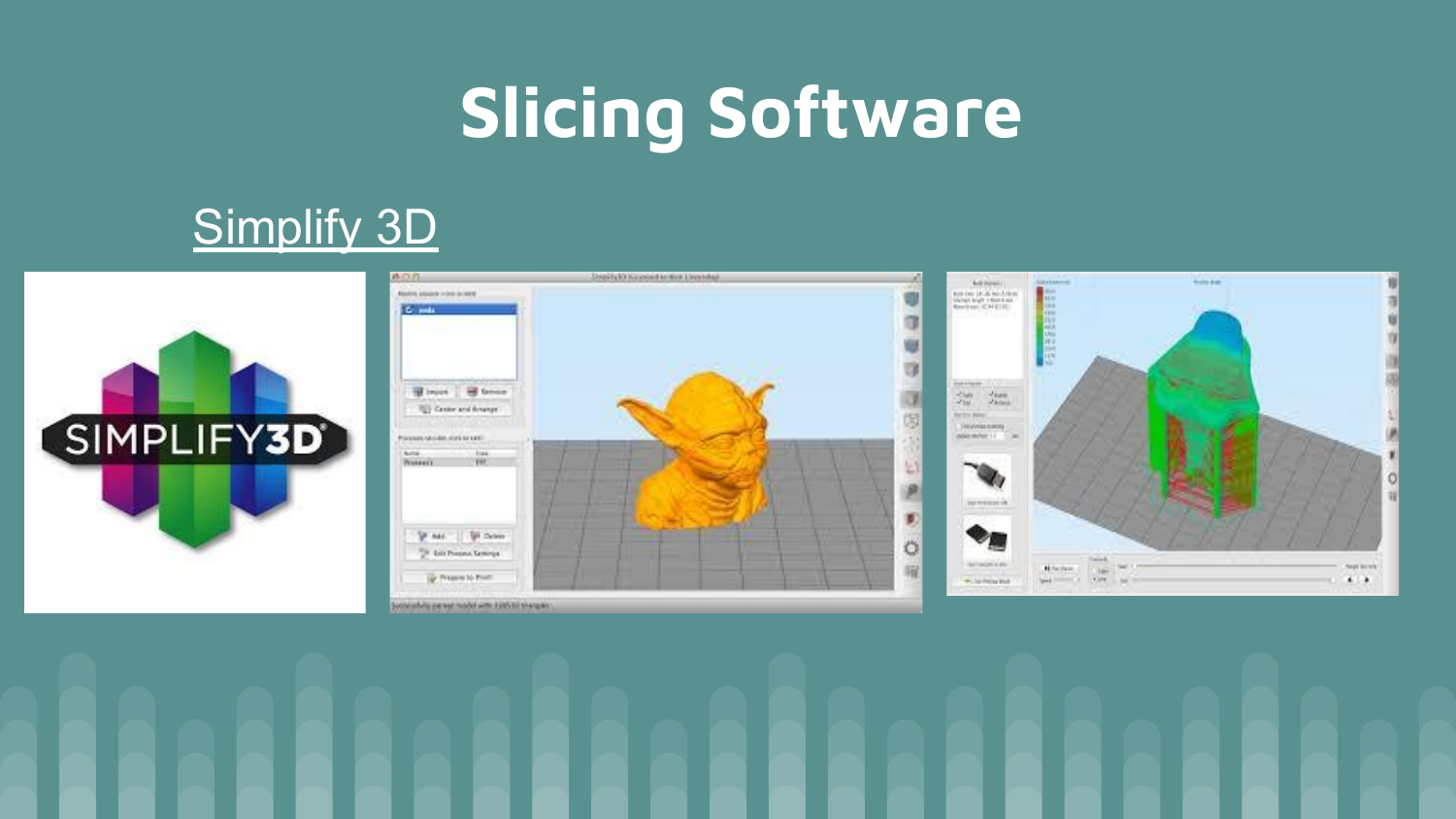# **Bridging and Overhangs**





45 Degree or less no support more must have support



 $\bm{\mathcal{U}}$ 

angle  $<$  45 $^{\circ}$ 



 $angle = 45^\circ$ 



 $angle > 45^\circ$ support flament needed



Failed Horizontal Overhangs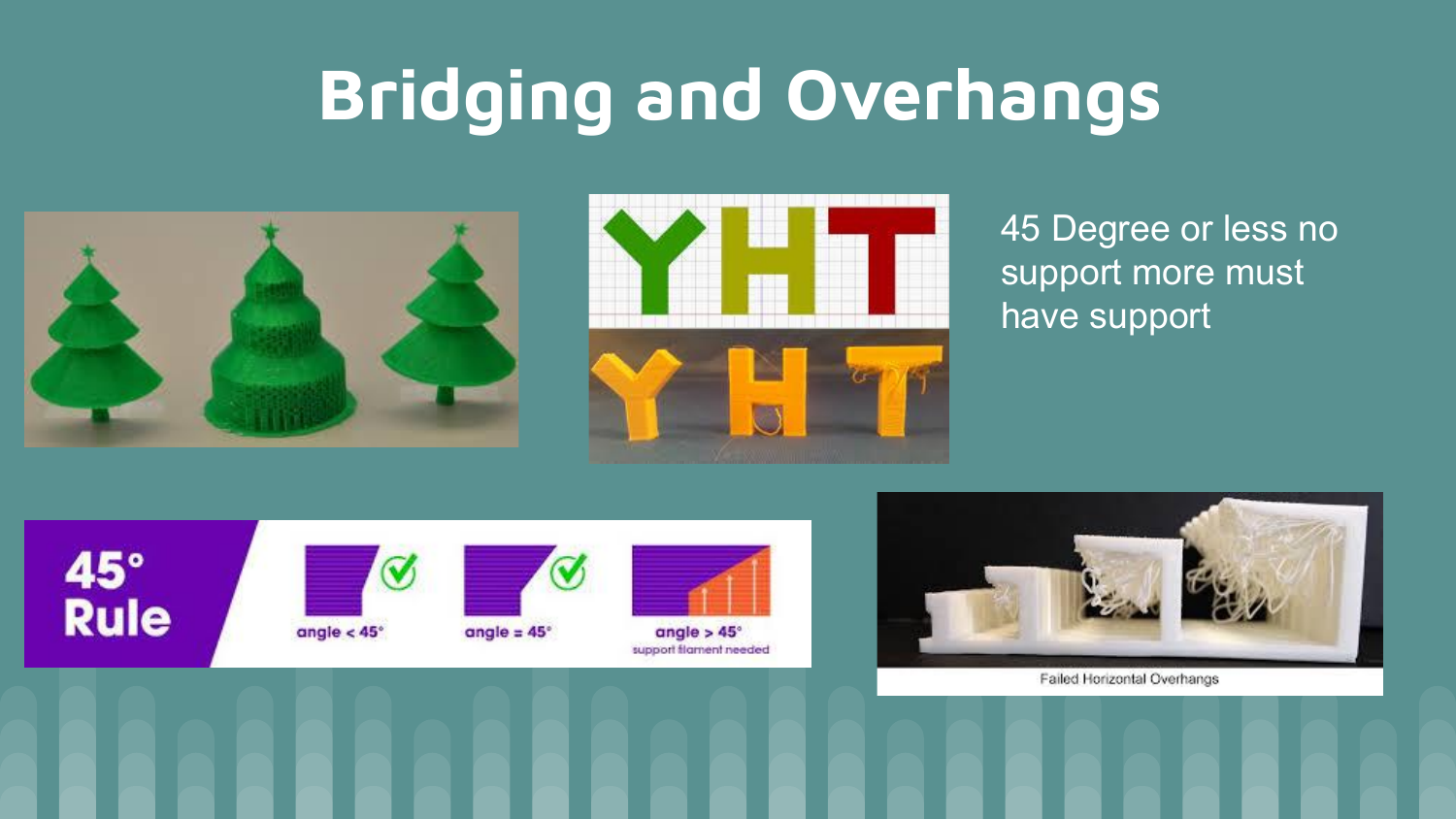### **Infills**





Infills 0% to 99%

#### perimeter/shells

Bottom and Top Layers

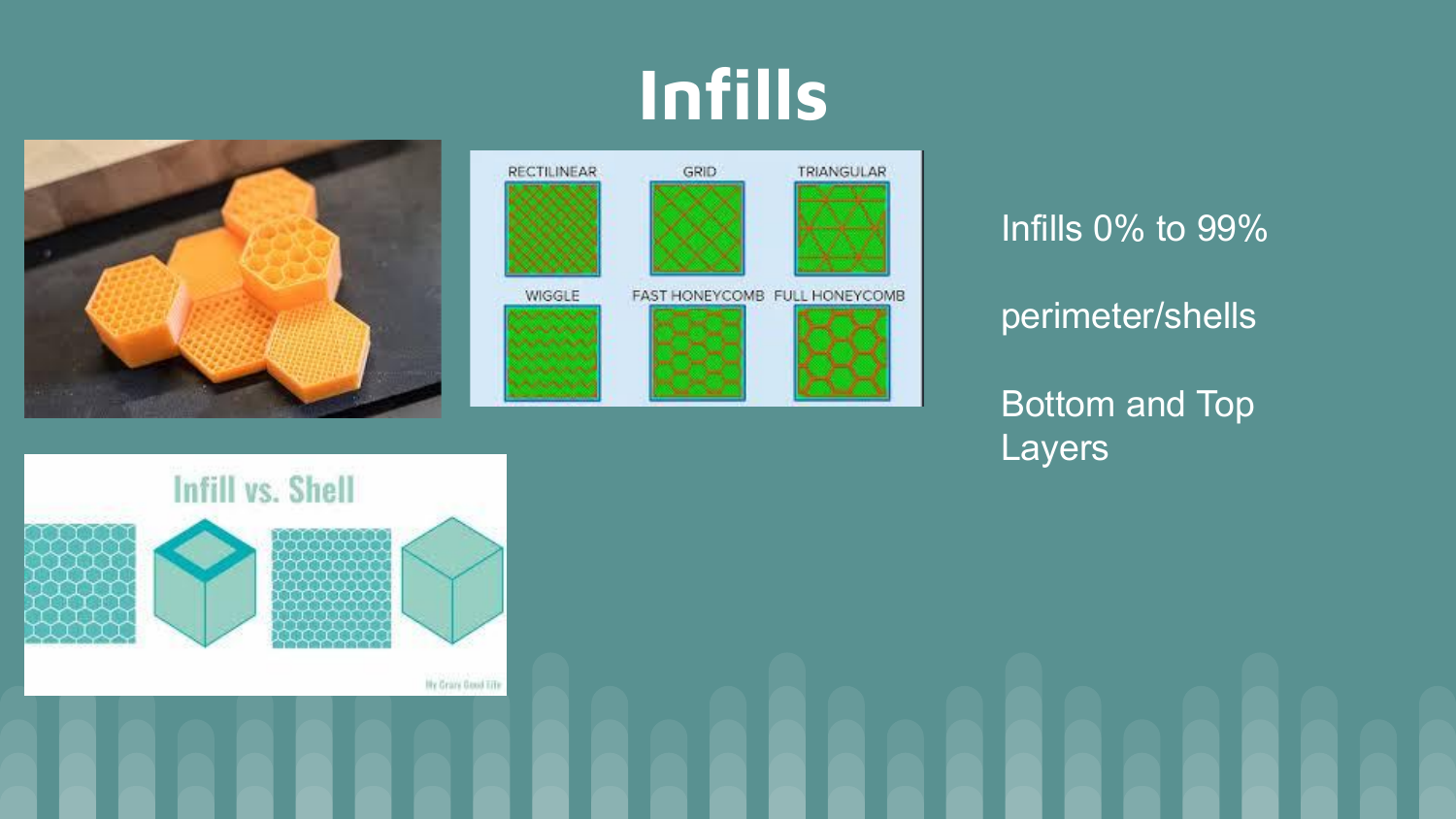### **Object Orientation**



Use the least amount of support and overhang as possible.

Think about strength in layer position.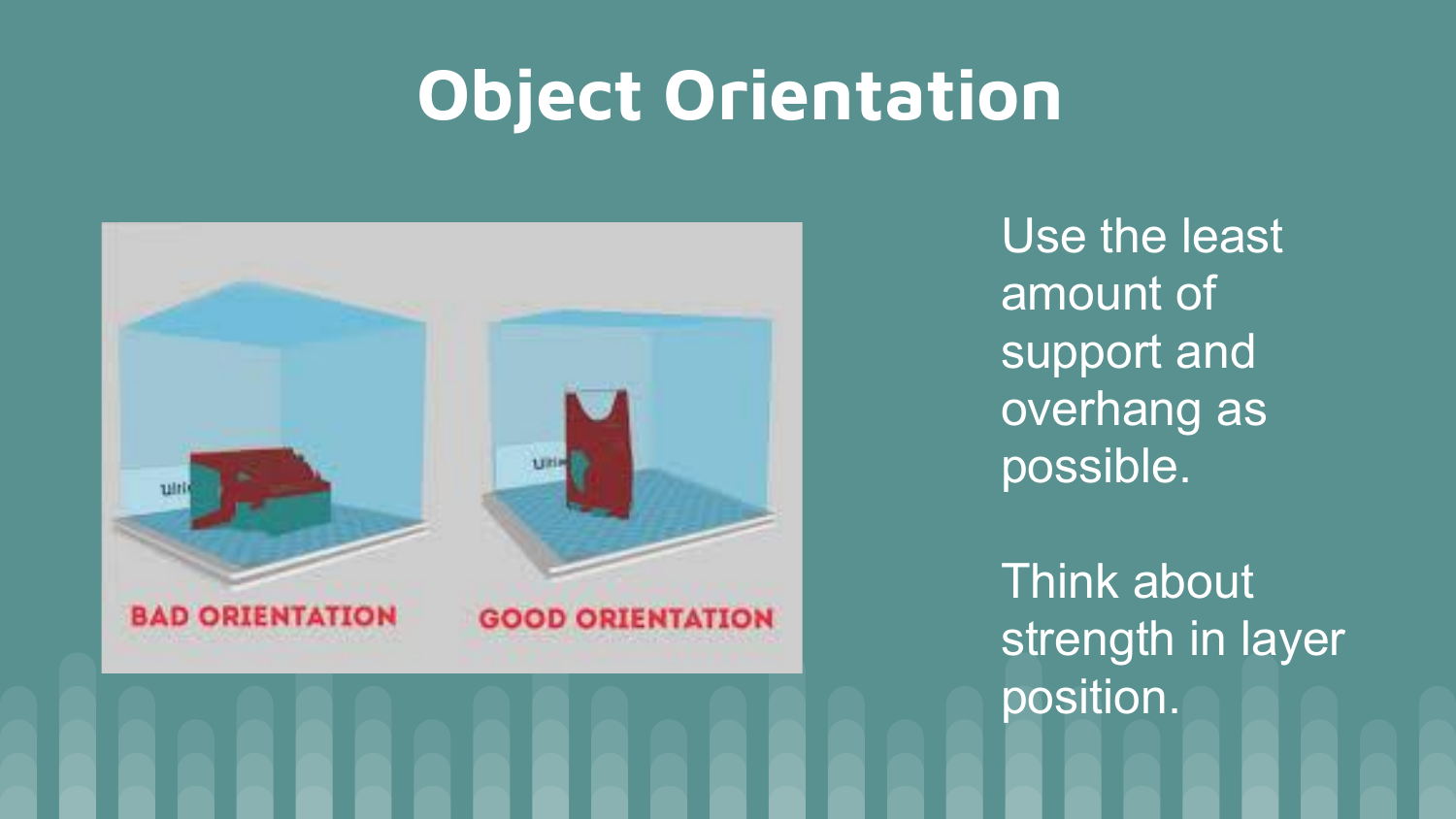### **3D Filament Types**



#### [all3dp website](https://www.youtube.com/watch?v=f4RGU2jXQiE)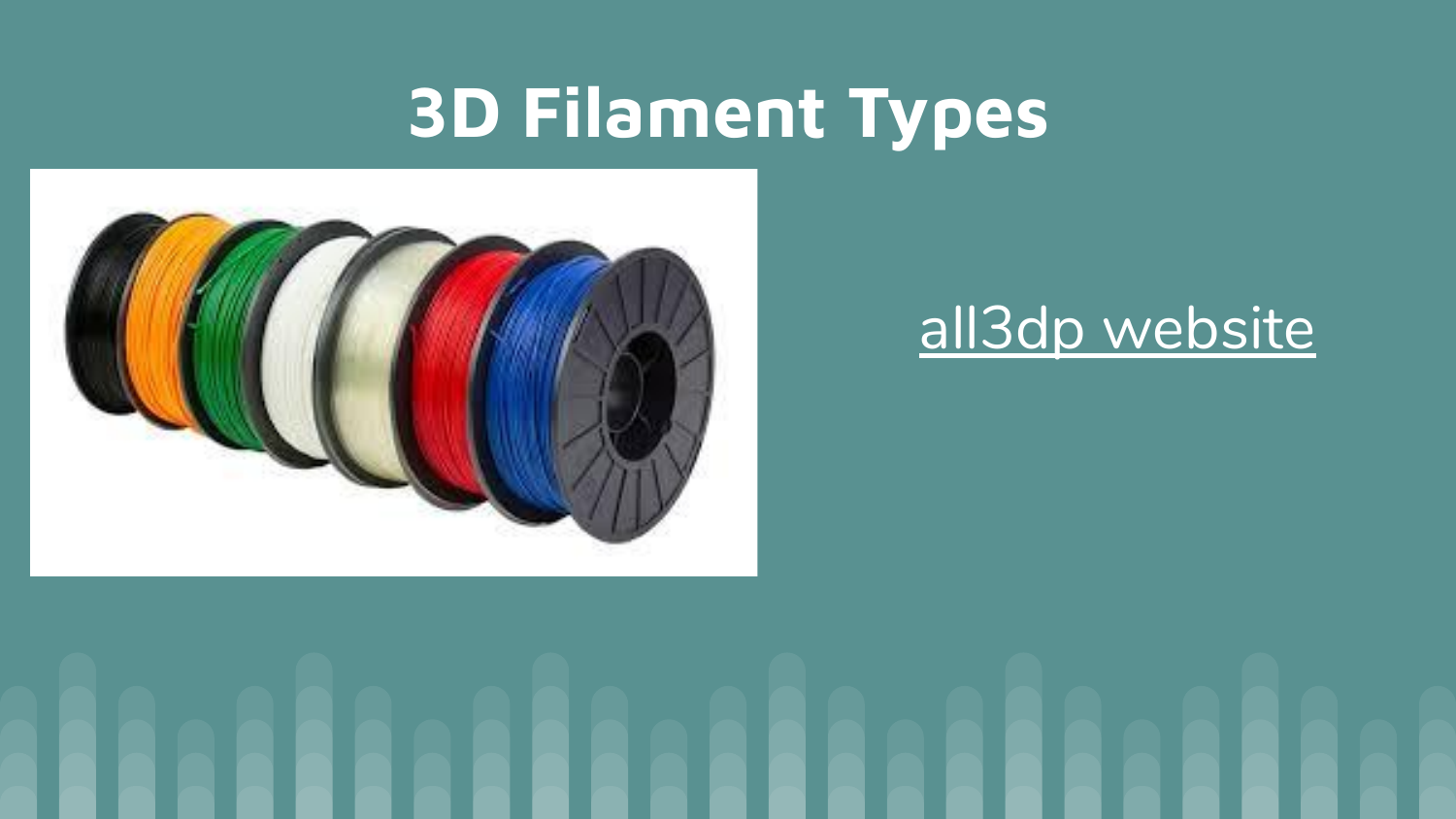# **File types and slicing types**

.stl

G-CODE

| 26. | :Layer count: 336                  |
|-----|------------------------------------|
|     | 27 : LAYER:0                       |
|     | 28 M107                            |
|     | 29 G0 F9000 X91.800 Y93.520 Z0.300 |
| 30  | :TYPE:SKIRT                        |
| 31  | G1 F1200 X92.617 Y92.870 E0.01964  |
| 32  | G1 X93.518 Y92.412 E0.03865        |
|     | 33 G1 X94.458 Y92.141 E0.05705     |
|     | 34 G1 X95.218 Y92.072 E0.07141     |
|     | 35 G1 X95.998 Y92.064 E0.08608     |
|     | 36 G1 X96.894 Y92.071 E0.10294     |
|     | 37 G1 X98.900 Y92.070 E0.14067     |
|     | 38 G1 X100.514 Y92.071 E0.17103    |
|     | 39 G1 X101.565 Y92.065 E0.19080    |
|     | 48 G1 X102.277 Y92.081 E0.20420    |
|     | 41 G1 X102.421 Y92.091 E0.20691    |
|     | 42 G1 X103.374 Y92.066 E0.22484    |
|     | 43 G1 X103.774 Y92.065 E0.23237    |
| 44  | G1 X104.490 Y92.070 E0.24584       |
| 45  | G1 X106.878 Y9Z.069 E0.29076       |
|     |                                    |

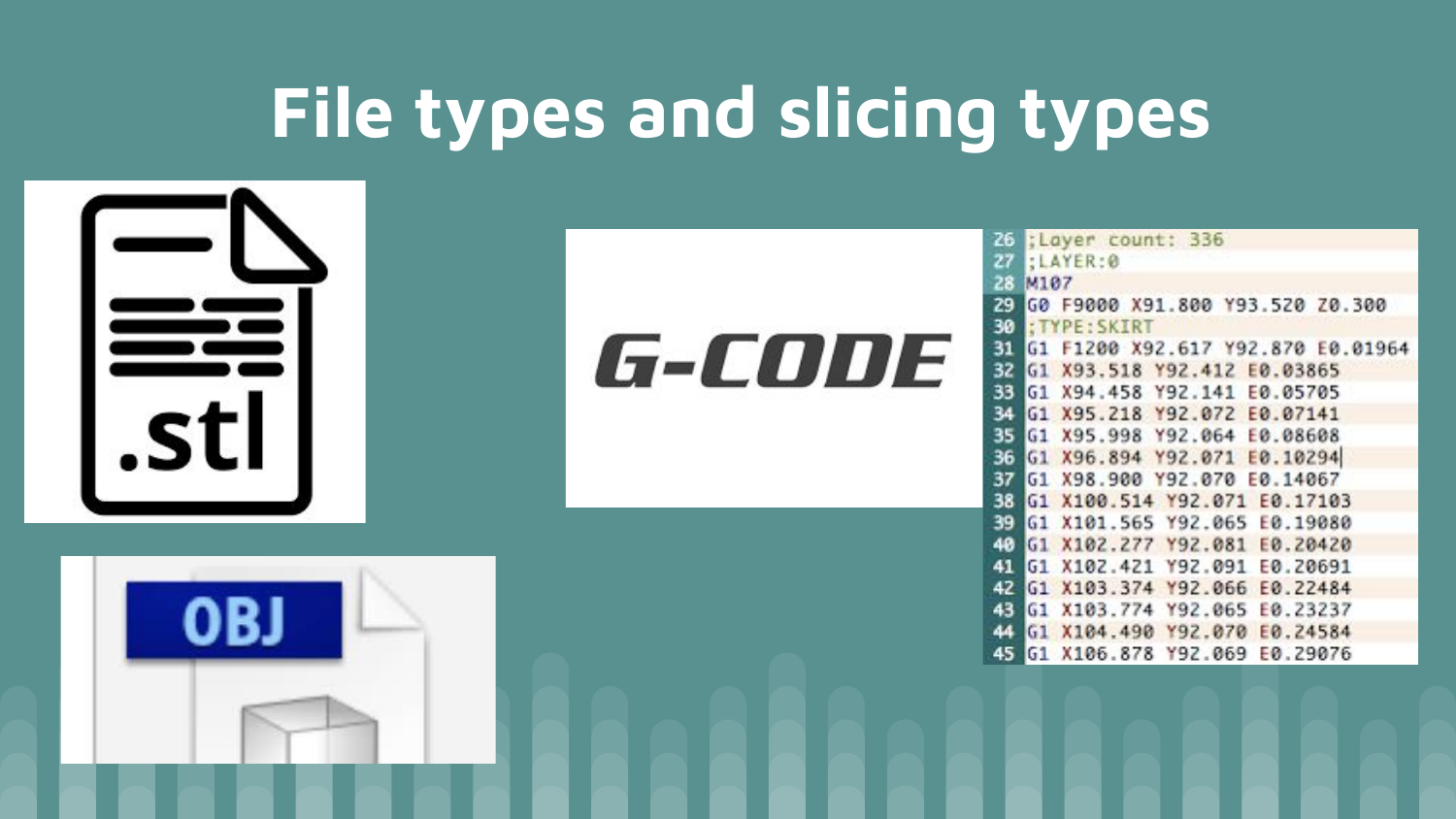#### Key design considerations for 3D Printing

• [3d Printing Design](https://www.3dhubs.com/knowledge-base/key-design-considerations-3d-printing)

#### ● Sites to help with what can be done

- [Thingiverse](https://www.thingiverse.com/)
- [MyMiniFactory](https://www.myminifactory.com/)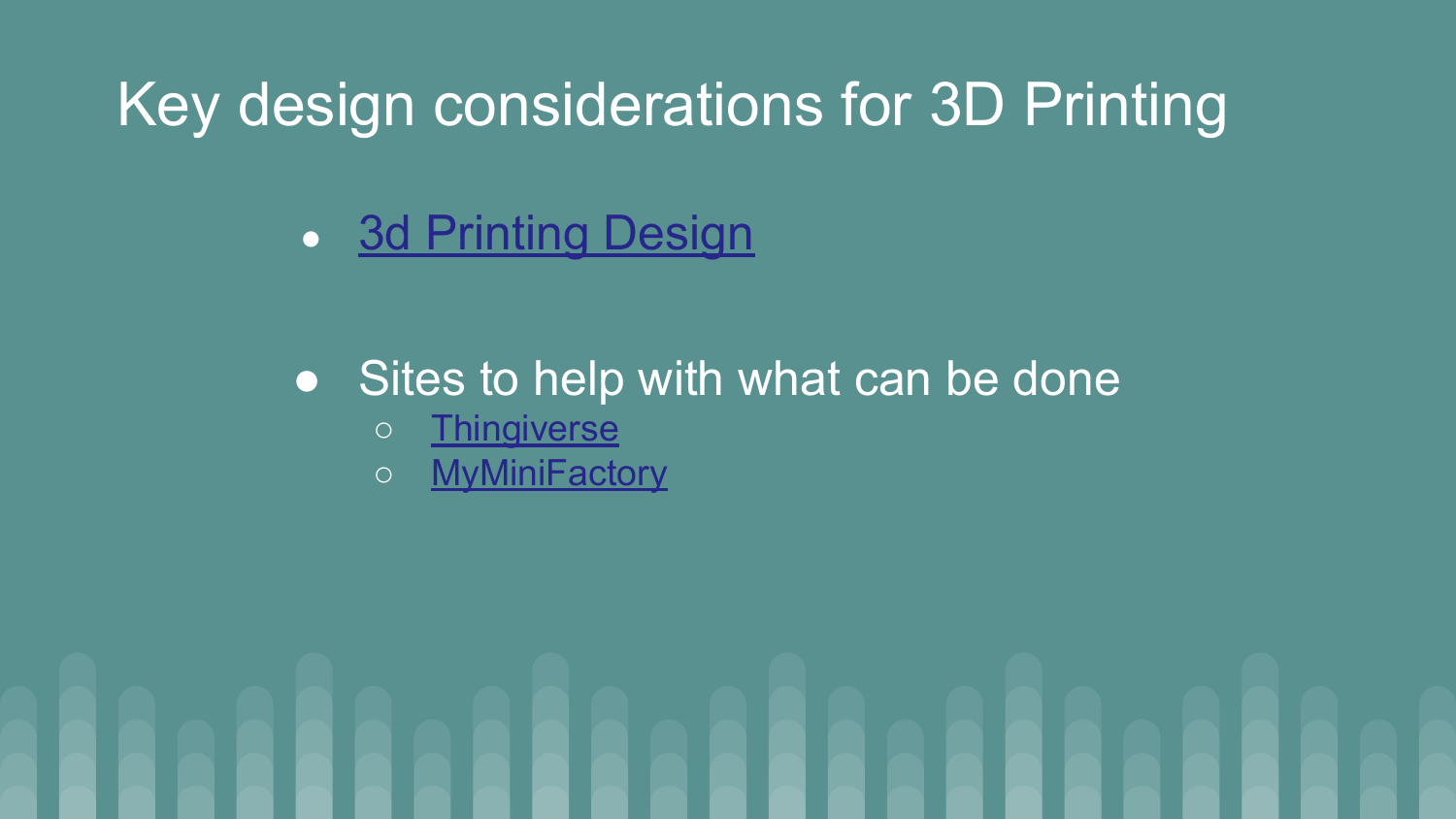### **CAD (Computer Aided Design) Software**

#### **• [TinkerCad](https://www.tinkercad.com/dashboard)** (Beginners)

- [TinkerCAD youtube channel](https://www.youtube.com/user/Tinkercad?disable_polymer=true)
- Strongsville Middle School [Makerspace Resources](https://strongsville.learning.powerschool.com/jbattle/strongsvillemiddleschoolmediacenter/cms_page/view/43654684)
- **Solidworks** (Used at High School)
- **Autodesk Fusion 360 (Used at High School)** 
	- [Autodesk youtube channel](https://www.youtube.com/user/AutodeskFusion360?disable_polymer=true)
- Google Sketchup
	- o [Sketchup youtube channel](https://www.youtube.com/user/SketchUpVideo?disable_polymer=true)

[All3dp website for CAD software](https://all3dp.com/1/best-free-cad-software-2d-3d-cad-programs-design/#sketchup)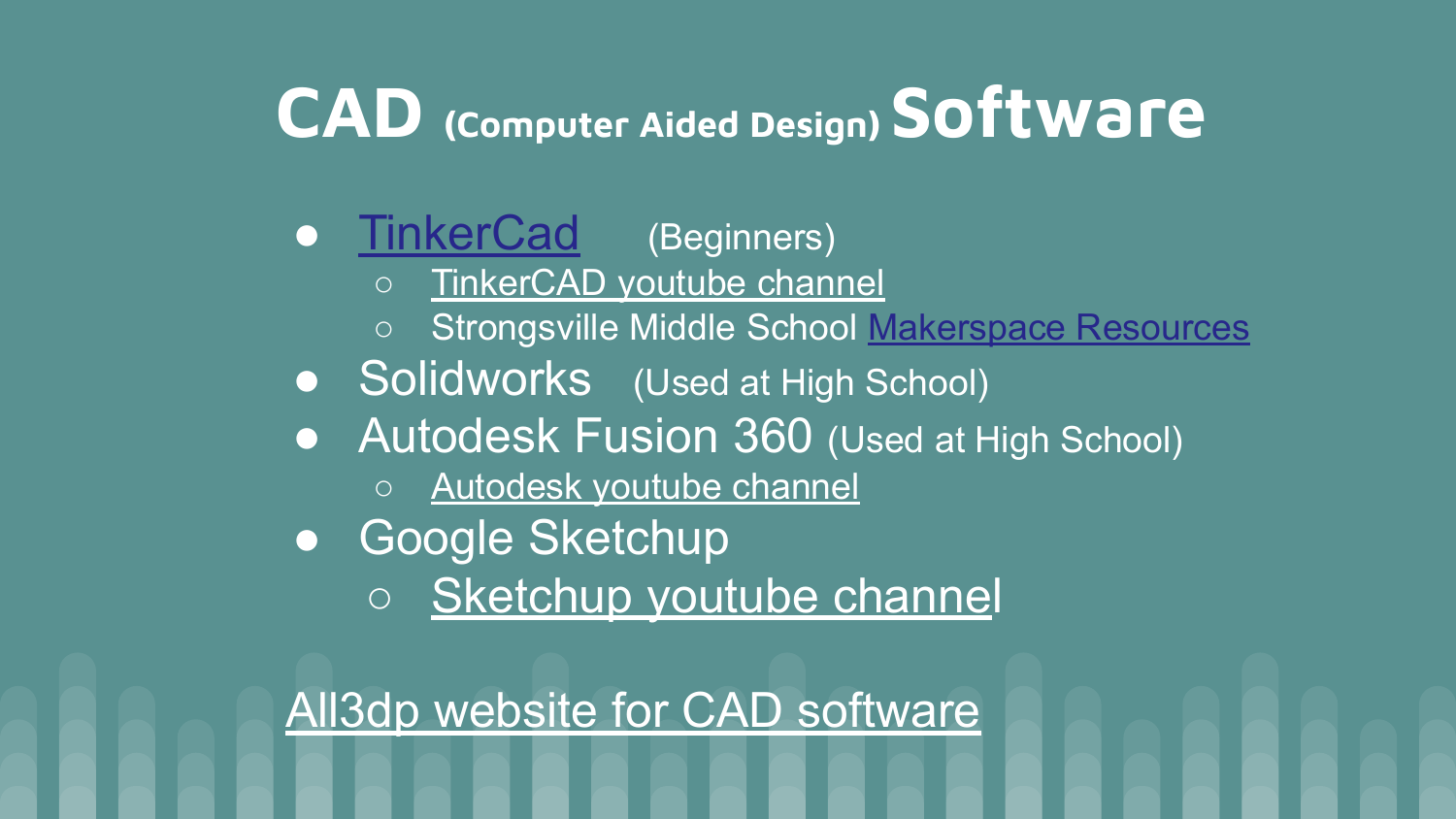# **Projects**

- **•** [Lithophanes](https://docs.google.com/document/d/117V6Qrw9VN-Wvxh15pUjSheuusuDoudjqknqZQJzKoc/edit)
- [Kimberly Scott Presentation](https://docs.google.com/presentation/d/1srL_2Ax3tvIU9SqqyIMnBAf2fwMBeWck5TSgMInvSEs/edit#slide=id.p4) Math Class at High School
- [50 Cool projects for 3d printers](https://all3dp.com/1/useful-cool-things-3d-print-ideas-3d-printer-projects-stuff/)
- [55 Amazing 3d printer projects](https://www.allthat3d.com/3d-printing-make/)
- **BED Printed Mechanisms**